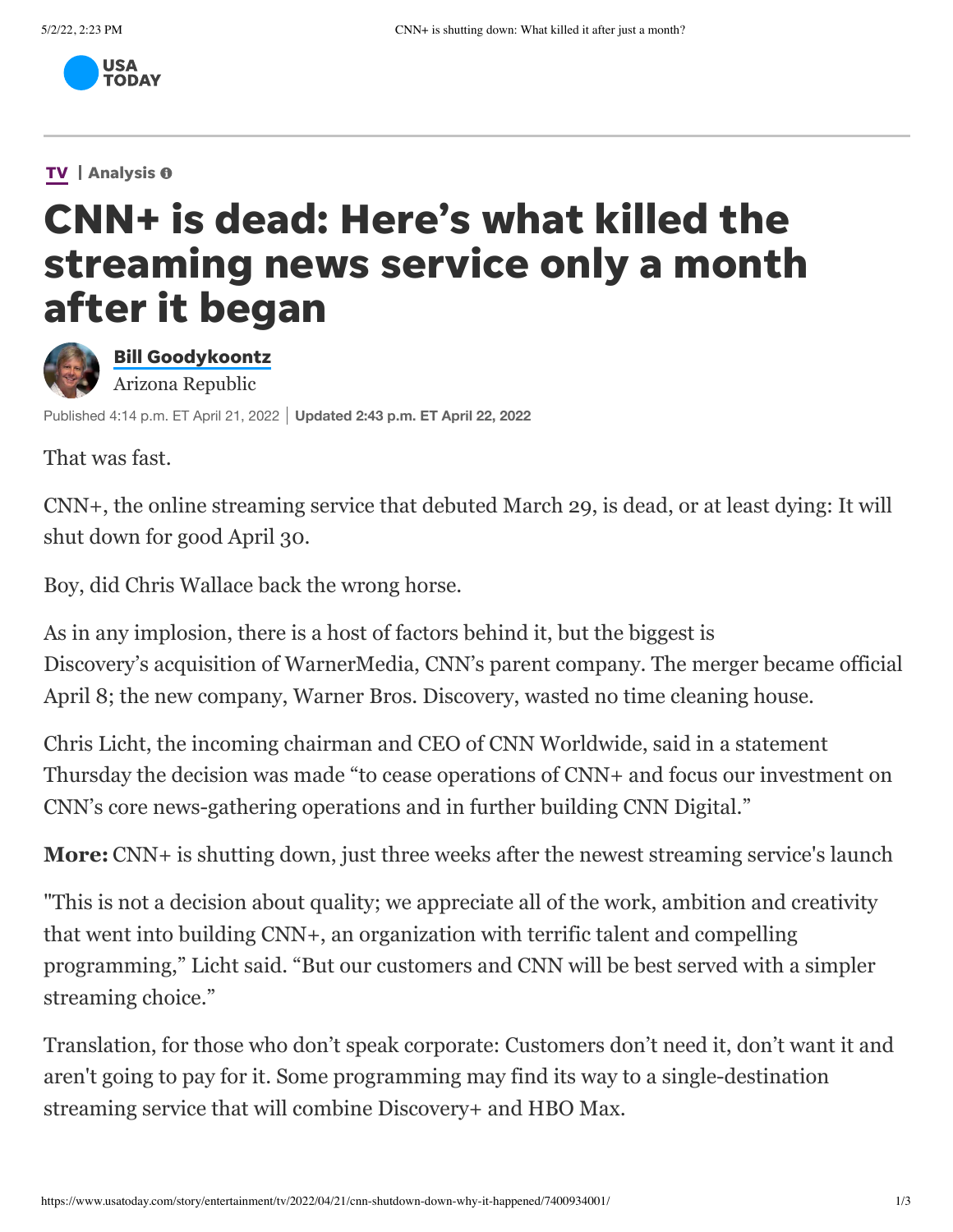Turns out it wasn't the best idea to launch a high-profile, expensive venture just as the new bosses who had no input into it are on their way into town. You don't paint the walls purple and pink right before someone new is about to move in.

**Early review:** [Watching CNN+'s first day: 'So what are we doing here?' \(Hint: Talking about](https://www.usatoday.com/story/entertainment/tv/2022/03/30/cnn-plus-launch-review/7218863001/) Will Smith)

## What did CNN+ lack? Must-see content

[In the run-up to the launch](https://www.usatoday.com/story/entertainment/media/2022/03/28/how-watch-cnn-networks-new-streaming-service/7134795001/) of CNN+, its leaders stressed that the service was not meant to be instead of, but in addition to, CNN. So much so that a live feed of CNN wasn't part of it, even during breaking news stories, thanks to the network's agreement with cable systems.

That was its biggest shortcoming. If you call something CNN, users expect to find news as it happens, no matter what platform they watch on.

There were some intriguing elements to CNN+: a massive library of shows, such as every episode of "Anthony Bourdain: Parts Unknown" or selected Larry King interviews. CNN [anchor Jake Tapper had a book club; former Phoenix Sun Rex Chapman had an interview](https://www.usatoday.com/story/entertainment/movies/billgoodykoontz/2022/04/05/rex-chapman-cnn-plus-show-review/9461752002/) show.

All of that could live happily on CNN.com, and may have to. There was no must-see show or feature that would make people drop what they were doing and watch, live or otherwise. There just wasn't much buzz.

**[Kris Pickel has left Arizona's Family TV stations:](https://www.usatoday.com/story/entertainment/media/2022/04/05/kris-pickel-fired-arizonas-family-phoenix/9478247002/)** 'A brutal part of the business'

## What's next for Chris Wallace?

The big name was Wallace. In a surprise move in December, he left Fox News for CNN+ and was critical of his former network in interviews.

Rumors floated that he wasn't happy with the number of subscribers CNN+ had garnered – about 100,000, according to some reports – and he wanted his own show on CNN proper.

Now's his chance.

What becomes of Wallace? The [vacated Chris Cuomo slot](https://www.usatoday.com/story/entertainment/media/2021/11/30/chris-cuomo-cnn-suspended/8807845002/) on weeknights might make the most sense for him. He was the subject of much discussion on social media after the CNN+ announcement.

https://www.usatoday.com/story/entertainment/tv/2022/04/21/cnn-shutdown-down-why-it-happened/7400934001/ 2/3